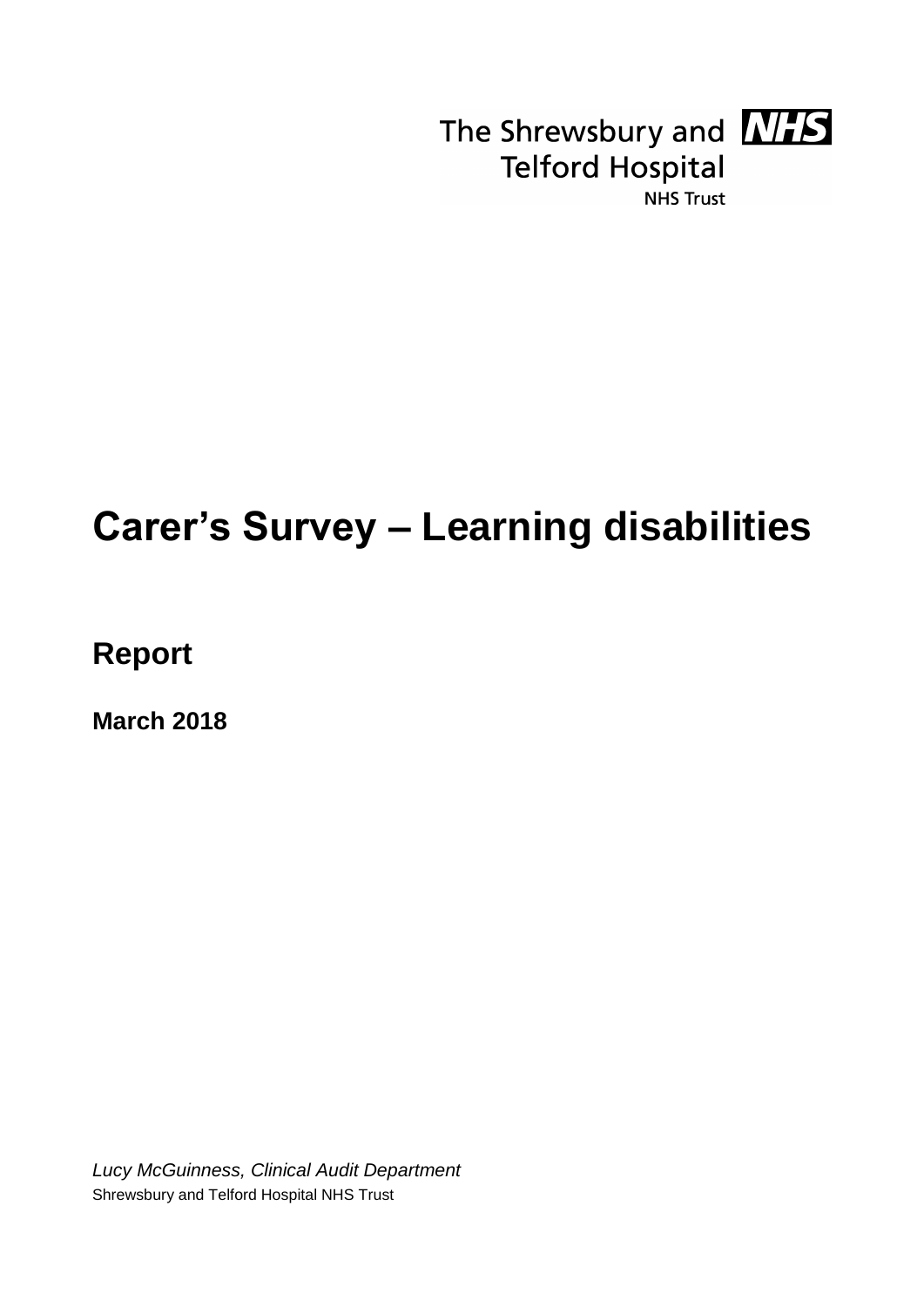## **1. Background and Methodology**

The survey was designed by the Clinical Audit Patient Panel and carried out to assess whether carers feel adequately informed and supported by the Trust.

The first distribution of Surveys went to 93 patients. Along with the survey, each patient was given a letter explaining that the survey was to be completed by the person who looks after them (carer or relative) and asked for them to pass on the survey to their carer for completion.

Of the 93 surveys distributed, 26 were completed and returned, giving a response rate of 28%. Returned surveys were scanned and verified using the Teleform scanning software; and results analysed in MS Excel.

## **2. Results**

1. Does the person you care for have a Patient Passport or "This is Me" Document?

|             | $N=26$      |
|-------------|-------------|
| Yes         | 18 (69.2%)  |
| No          | $8(30.8\%)$ |
| No response |             |

2. Were you asked to bring it with you?

|             | $N=26$     |
|-------------|------------|
| Yes         | 5(20.8%)   |
| No          | 19 (79.2%) |
| No response |            |

3. Was the information shared with the Ward Team?

|             | $N=26$     |
|-------------|------------|
| Yes         | 14 (56%)   |
| N٥          | $11(44\%)$ |
| No response |            |

4. Do you think the information in the Patient Passport is useful to staff?

|             | $N=26$   |
|-------------|----------|
| Yes         | 19 (95%) |
| No          | 1(5%     |
| No response |          |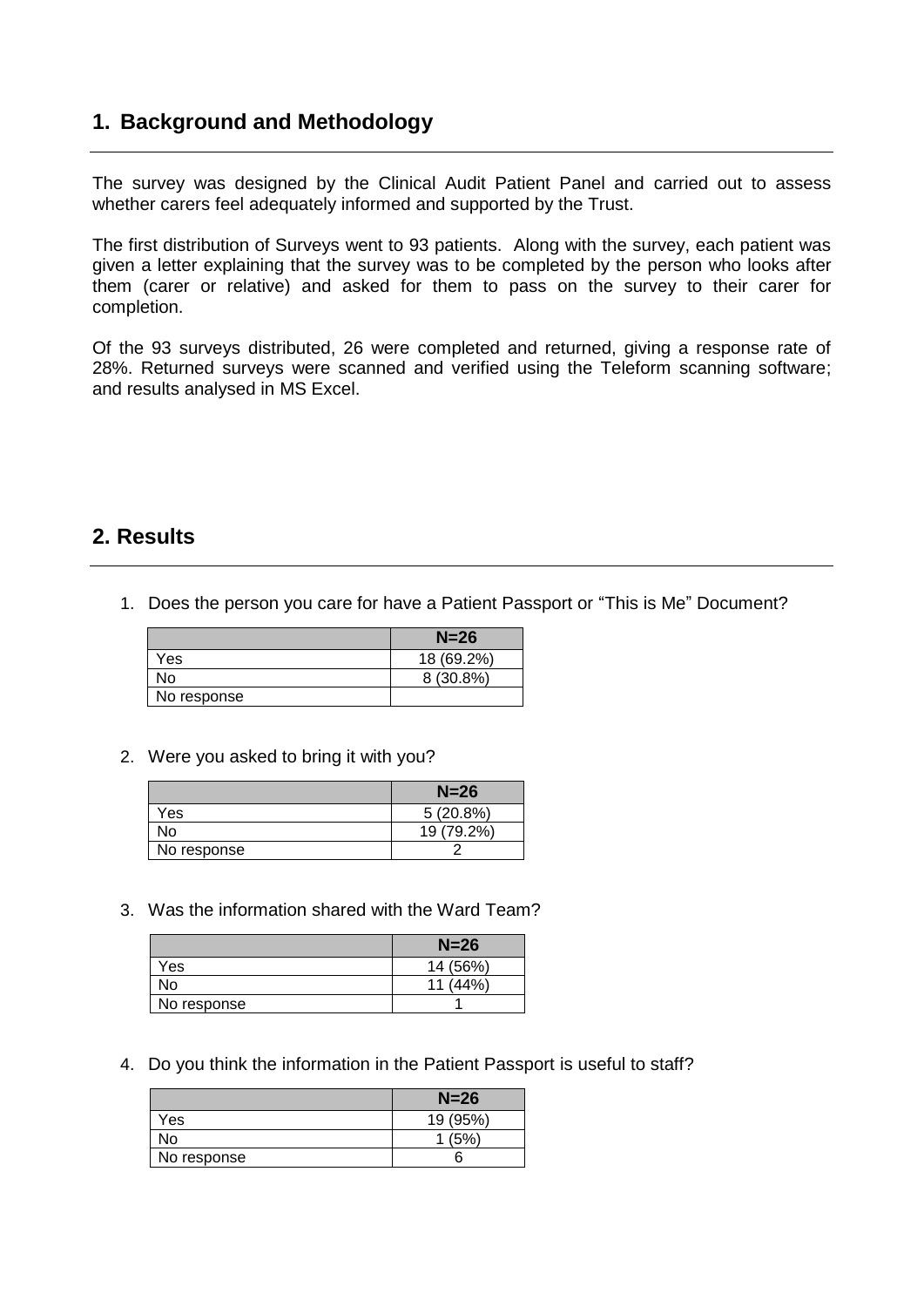5. When the person you care for was admitted to hospital, were you given enough information about their treatment?

|                                      | $N=26$     |
|--------------------------------------|------------|
| Yes, the right amount                | 22 (84.6%) |
| Yes, but too much*                   | $1(3.8\%)$ |
| No, I didn't get any info*           | 2(7.7%)    |
| No, I got some info, but not enough* | $1(3.8\%)$ |

6. If you ticked a box with a \* in Q5 please can you say why:

\*has 3 admissions to hospital during this period - 2 planned admissions - staff were given info. The unplanned admission staff / manager were given information about what was wrong with \*\*\*. But were contacted when the hospital want to rearrange. Discharged letter sent 2 weeks after discharge outlining what was wrong.

There seemed to be lots of confusion around the blood results telling us he was fine when in fact his results were far from ok :( Little info given by staff on the ward.

Occupational health checked that I could walk and look after myself - then sent me home

\*The procedure was explained well

\*Very thorough. Very polite

\*Jean stayed with \*\*\* 24 hrs. a day 7 days a week whilst he was in hospital

\* These were comments from Carers who answered Q5 with "Yes, the right amount of information"

7. Did you have the opportunity to talk to staff about the ability of the person you care for to:

| Feed themselves                                               | 9(34.6%)   |
|---------------------------------------------------------------|------------|
| Drink                                                         | 9(42.3%)   |
| Use the toilet                                                | 11 (42.3%) |
| Wash/keep themselves clean                                    | 9(34.6%)   |
| Communicate (sight, hearing,<br>understanding info, speaking) | 18 (69.2%) |
| Call for help (i.e. button pressing)                          | 8 (30.8%)  |

NOTE: There was no "not applicable" option on this question; therefore, some areas may have lower percentages, due to there being no need for the patient to have help in this aspect of daily living.

8. Were there any particular difficulties concerning the person you care for that you did not have the opportunity to advise or discuss with staff?

|             | $N=26$     |
|-------------|------------|
| Yes         | 14 (56%)   |
| No          | $11(44\%)$ |
| No response |            |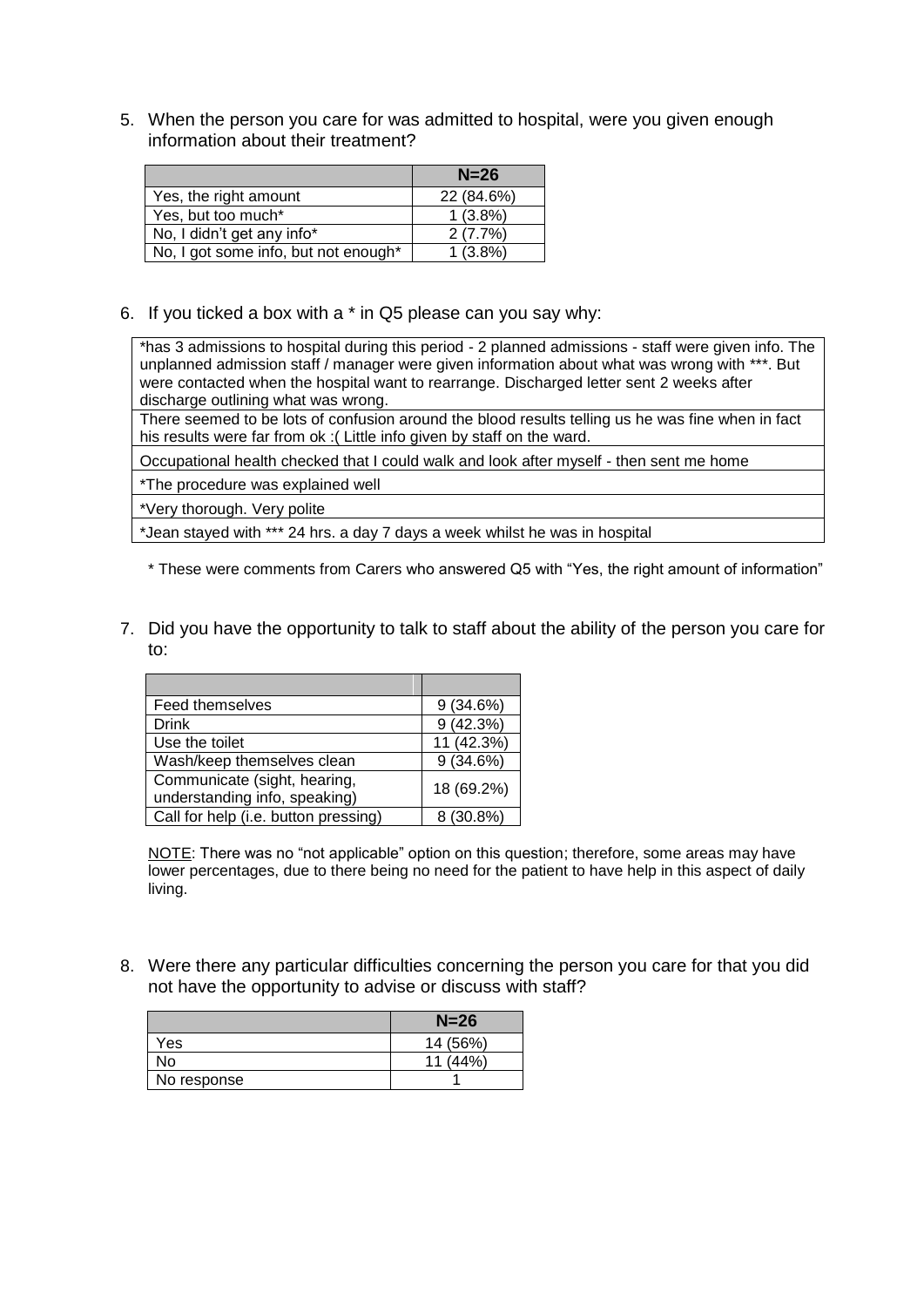9. If you answered yes, what were these difficulties?

Lack of communication from hospital staff to support staff Re. what was wrong with \*\*\*.

\*\*\* felt he wasn't given any time or information as he was not supported on this visit

Was concerned I as the carer was not allowed in the procedure room as the patient requested. Was concern over communication and understanding from medical staff to patient.

all of Q7, but the most important was communication

Making staff know when change over that \*\*\* still needed to know what was going on he would get very upset over not knowing.

**\***Can I just say one thing I found was they knew \*\*\* has special needs I assume?? We were taken onto a WARD the nurse who took us down turned and said it was NOT suitable for \*\*\*, then she went and found \*\*\* a room on her own. She always needs a room on her own. **\***We provided our own 24hr care while in hospital so staff did not get involved apart from medications

**\***These comments came from carers answered "No" to Q8.

10. Do you feel the plans for discharge were discussed with you?

|                                              | $N=26$   |
|----------------------------------------------|----------|
| Yes, completely                              | 17 (68%) |
| Yes, a bit                                   | 5(20%)   |
| No, but I would have liked them to have been | 2(8%)    |
| No, but it was not necessary                 | $(4\%)$  |
| No response                                  |          |

11. At what point were you involved in plans for the person you care for being discharged from hospital?

|                                 | $N=26$      |
|---------------------------------|-------------|
| Before they were admitted       | 5(21.7%)    |
| On the day they were admitted   | $7(30.4\%)$ |
| During their hospital stay      | 1(4.3%)     |
| On the day they were discharged | 10 (43.5%)  |
| No response                     |             |

12. Have you heard about the carer"s passport?

|     | $N=26$     |
|-----|------------|
| Yes | 12 (46.2%) |
| No  | 14 (53.8%) |

13. Have you been given a carer's passport?

|             | $N=26$   |
|-------------|----------|
| <b>Yes</b>  | 8 (32%)  |
| N٥          | 17 (68%) |
| No response |          |